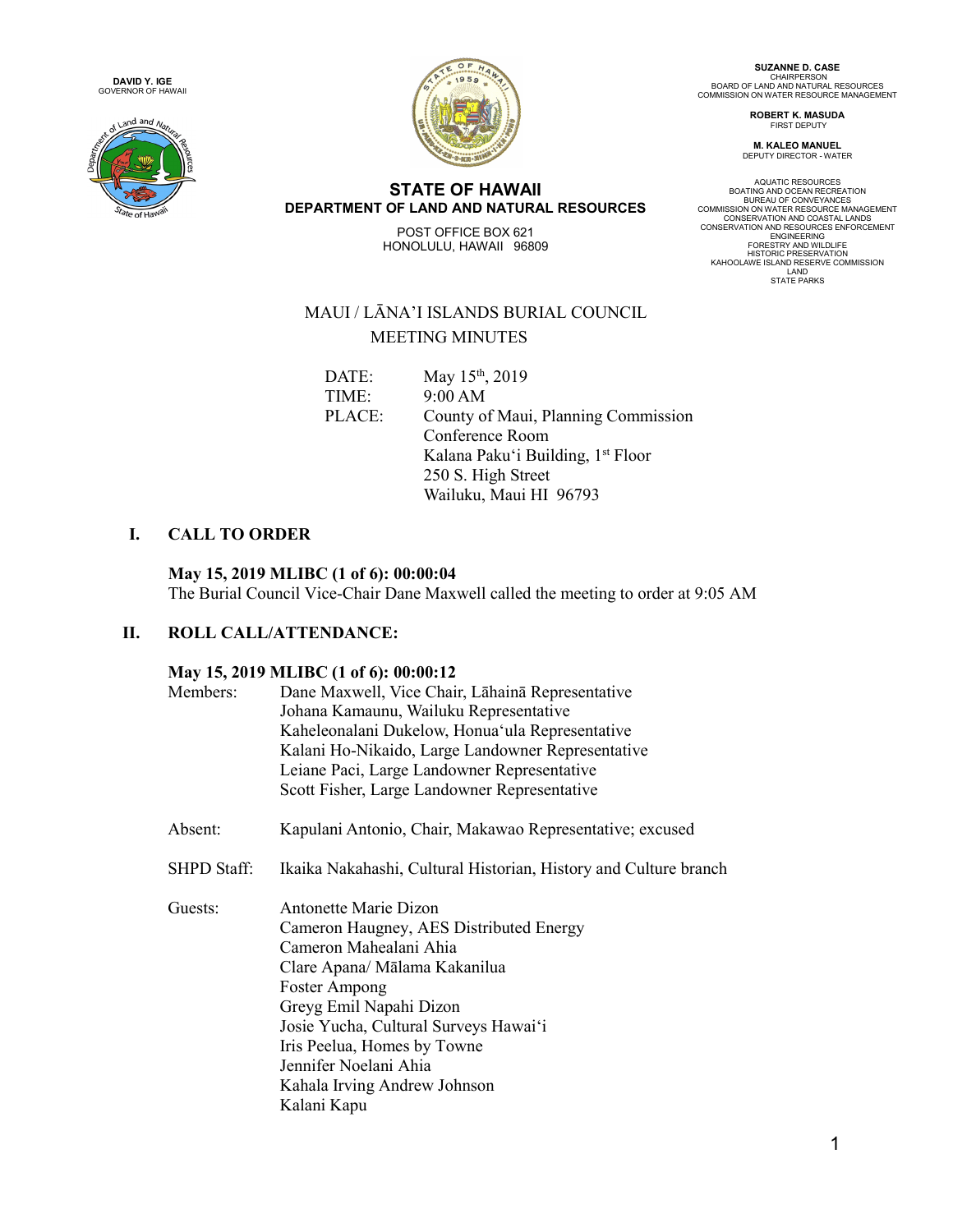Kamana Ng Kaniloa Kamaunu, ʻAha Moku o Maui Inc./ Kuleana Keahinuinakeakua Kari-Ann Keaka Johnson Keʻeaumoku Kapu, ʻAha Moku o Maui Inc. M. Pualani Kamaunu Basbas Marcus Ohlhesier, Homes by Towne Michael C. Carrol, Bays, Lung, Rose, Holma, Attorneys at Law Nick Molinari, AES Distributed Energy Noelani Paresa Trevor Yucha, Cultural Surveys Hawaiʻi Sandra-lene Kealoha-Apolo Vernon Kalanikau Victor Raglama, Homes by Towne

#### **III. APPROVAL OF MINUTES**

- **May 15, 2019 MLIBC (1 of 6): 00:02:42**
- *Deferred, as the minutes are incomplete*
- **A. Minutes from March 6, 2019**

**B. Minutes from April 17, 2019**

#### **IV. BUSINESS**

- *[Agenda Item O. was addressed first]*
- **May 15, 2019 MLIBC (2 of 6): 00:30:20**
- **A. Cultural Descendancy Recognition of Jennifer Noelani Ahia to Unidentified Human Skeletal Remains, at 32 Akumu Way, Waiheʻe Ahupuaʻa, Moku of Wailuku, Island of Maui, TMK(s): (2) 3-2-010:017**

- **May 15, 2019 MLIBC (2 of 6): 00:30:59**
- Jennifer Noelani Ahia address the Council
- **May 15, 2019 MLIBC (2 of 6): 00:33:53**
- Cameron Mahealani Ahia address the Council
- **May 15, 2019 MLIBC (2 of 6): 00:45:03**
- Scott Fisher How does SHPD define district for cultural descendancy recognition?
- **May 15, 2019 MLIBC (2 of 6): 00:45:32**
- Scott Fisher Could the MLIBC get the Attorney General to make a determination about if district is the translation of moku or ahupuaʻa for cultural descendancy recognition?
- **May 15, 2019 MLIBC (2 of 6): 00:48:37**
- Ikaika Nakahashi SHPD does not have a recommendation for descendancy recognition of Jennifer Noelani Ahia for this agenda item at this time.
- **May 15, 2019 MLIBC (2 of 6): 00:50:14**
- Kaheleonalani Dukelow Was it because of time constraints that there are some descendancy recognitions without SHPD recommendations today?
- **May 15, 2019 MLIBC (2 of 6): 00:51:12**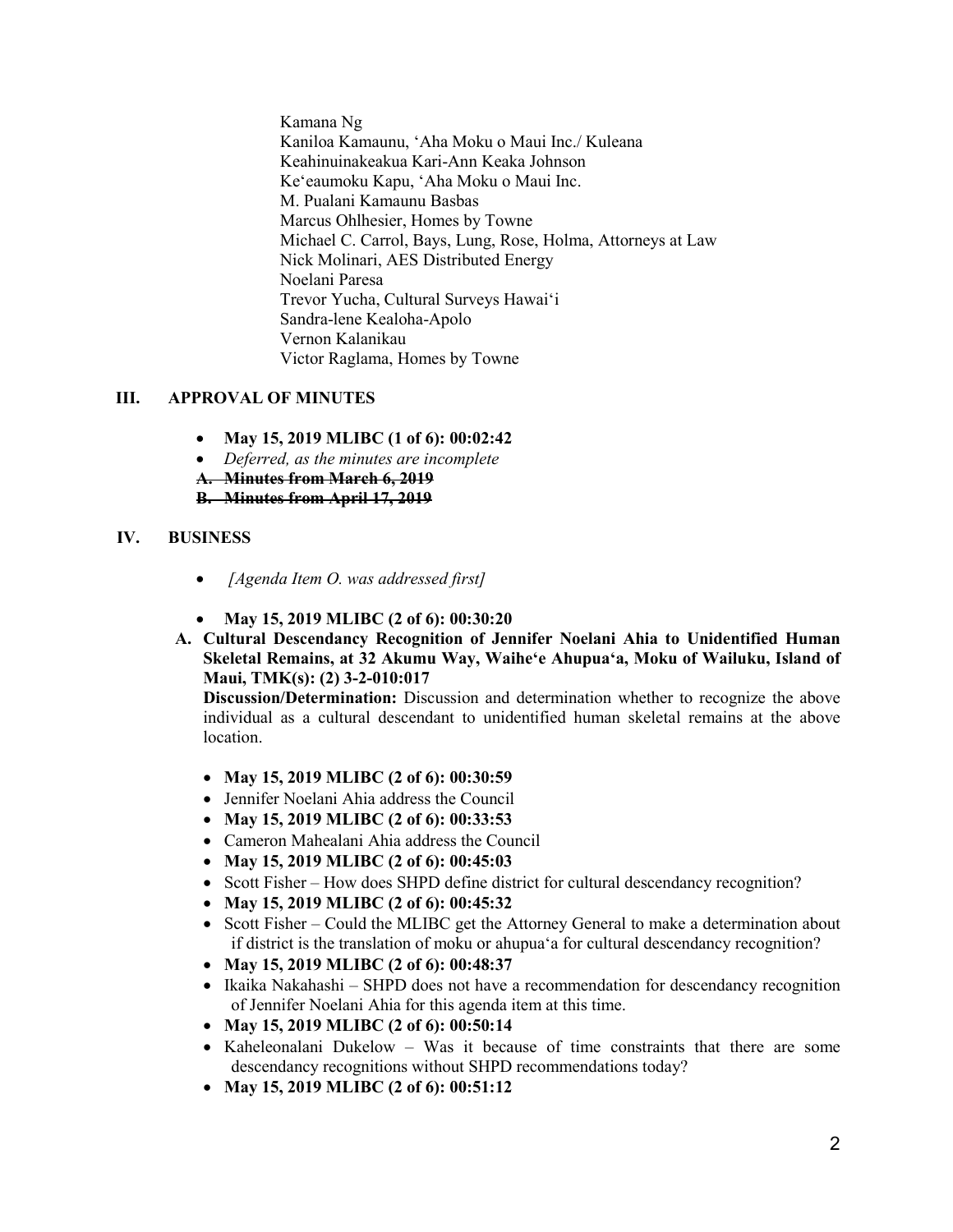- Kaheleonalani Dukelow Does SHPD have a descendancy determination for agenda item A, B, C, or D?
- **May 15, 2019 MLIBC (3 of 6): 00:00:01**
- Continuation of MLIBC meeting
- **May 15, 2019 MLIBC (3 of 6): 00:01:05**
- **Council Member Kaheleonalani Dukelow make a motion the MLIBC accept the cultural descendancy recognition for Jennifer Noelani Ahia to Unidentified Human Skeletal Remains, at 32 Akumu Way, Waiheʻe Ahupuaʻa, Moku of Wailuku, Island of Maui, TMK(s): (2) 3-2-010:017.**
- **Council Member Scott Fisher seconded the motion**
- **May 15, 2019 MLIBC (3 of 6): 00:01:38**
- **VOTE: 5 AYES [Dane Maxwell, Johana Kamaunu, Kaheleonalani Dukelow, Kalani Ho-Nikaido, Scott Fisher], 1 NAY [Leiane Paci], 0 ABSTAINING, 0 RECUSING**
- **MOTION CARRIES**
- See attached written testimony from Leināʻala Kuloloio Vedder
- **May 15, 2019 MLIBC (3 of 6): 00:04:48**
- **B. Cultural Descendancy Recognition of Jennifer Noelani Ahia to Unidentified Human Skeletal Remains, at Maui Lani Phase 8, Wailuku Ahupuaʻa, Moku of Wailuku, Island of Maui, TMK(s): (2) 3-8-007:151**

- **May 15, 2019 MLIBC (3 of 6): 00:05:08**
- Ikaika Nakahashi SHPD recommends that the MLIBC waits for SHPD's recommendation before giving descendancy recognition.
- **May 15, 2019 MLIBC (3 of 6): 00:06:57**
- Jennifer Noelani Ahia address the Council
- **May 15, 2019 MLIBC (3 of 6): 00:08:24**
- **Council Member Kaheleonalani Dukelow make a motion that the council recognize Jennifer Noelani Ahia to Unidentified Human Skeletal Remains, at Maui Lani Phase 8, Wailuku Ahupuaʻa, Moku of Wailuku, Island of Maui, TMK(s): (2) 3-8- 007:151.**
- **Council Member Scott Fisher seconded the motion**
- **May 15, 2019 MLIBC (3 of 6): 00:09:08**
- **VOTE: 5 AYES [Dane Maxwell, Johana Kamaunu, Kaheleonalani Dukelow, Kalani Ho-Nikaido, Scott Fisher], 1 NAY [Leiane Paci], 0 ABSTAINING, 0 RECUSING**
- **MOTION CARRIES**
- See attached written testimony from Leināʻala Kuloloio Vedder
- **May 15, 2019 MLIBC (3 of 6): 00:03:49**
- **C. Cultural Descendancy Recognition of Cameron Mahealani Ahia to Unidentified Human Skeletal Remains, at 32 Akumu Way, Waiheʻe Ahupuaʻa, Moku of Wailuku, Island of Maui, TMK(s): (2) 3-2-010:017**

**Discussion/Determination:** Discussion and determination whether to recognize the above individual as a cultural descendant to unidentified human skeletal remains at the above location.

• **May 15, 2019 MLIBC (3 of 6): 00:03:49**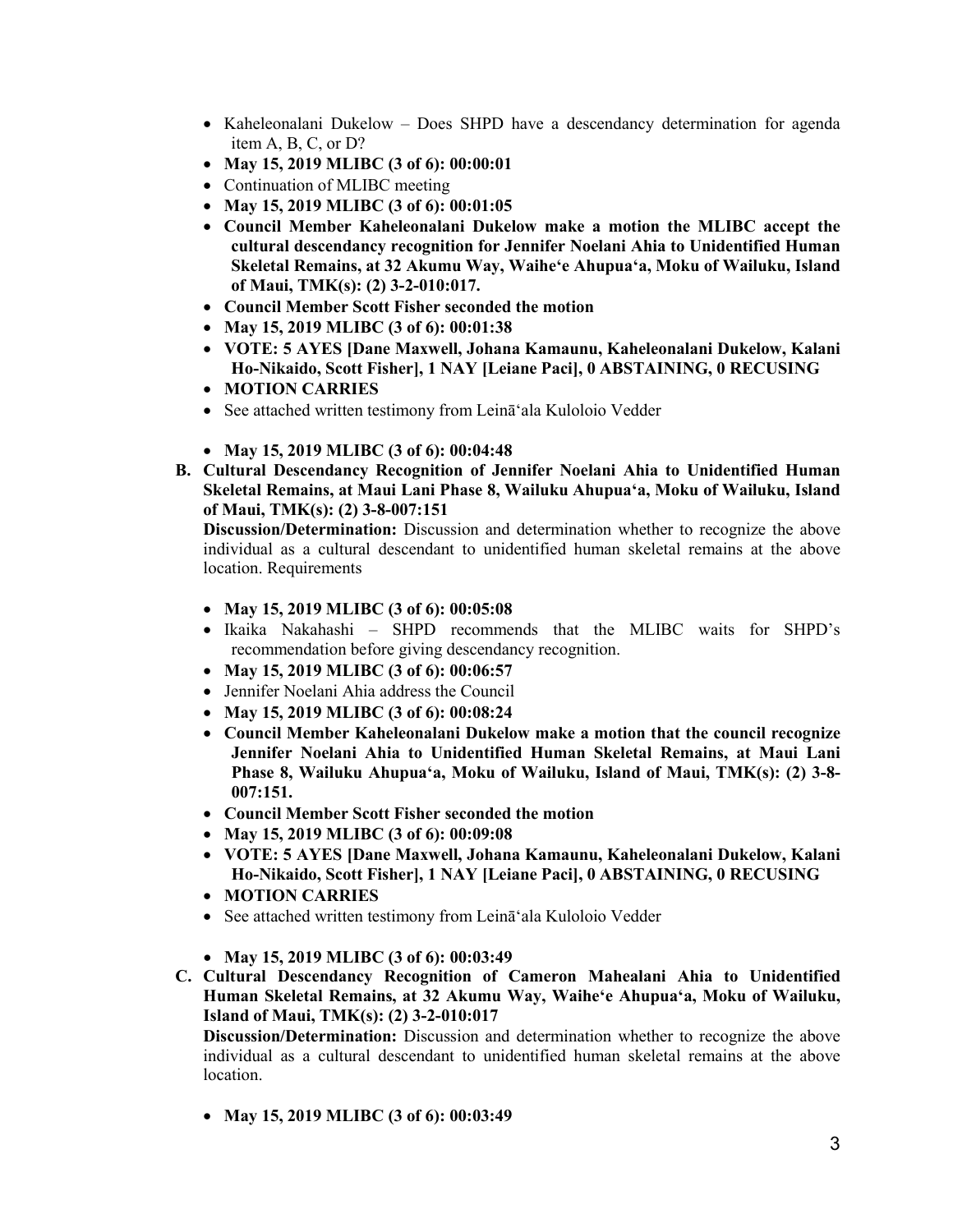- **Council Member Kaheleonalani Dukelow make a motion that the council recognize Cameron Mahealani Ahia to Unidentified Human Skeletal Remains, at 32 Akumu Way, Waiheʻe Ahupuaʻa, Moku of Wailuku, Island of Maui, TMK(s): (2) 3-2- 010:017.**
- **Council Member Scott Fisher seconded the motion**
- **May 15, 2019 MLIBC (3 of 6): 00:04:19**
- **VOTE: 5 AYES [Dane Maxwell, Johana Kamaunu, Kaheleonalani Dukelow, Kalani Ho-Nikaido, Scott Fisher], 1 NAY [Leiane Paci], 0 ABSTAINING, 0 RECUSING**
- **MOTION CARRIES**
- See attached written testimony from Leināʻala Kuloloio Vedder
- **May 15, 2019 MLIBC (3 of 6): 00:09:15**
- **D. Cultural Descendancy Recognition of Cameron Mahealani Ahia to Unidentified Human Skeletal Remains, at Maui Lani Phase 6, Increment 4, Maui Lani Phase 8, and Maui Lani Phase 9, Wailuku Ahupuaʻa, Moku of Wailuku, Island of Maui, TMK(s): (2) 3-8-099, (2) 3-8-007:151, and (2) 3-8-07:153**

- **May 15, 2019 MLIBC (3 of 6): 00:09:15**
- **Council Member Kaheleonalani Dukelow make a motion that the council recognize Cameron Mahealani Ahia to Unidentified Human Skeletal Remains, at Maui Lani Phase 6, Increment 4, Maui Lani Phase 8, and Maui Lani Phase 9, Wailuku Ahupuaʻa, Moku of Wailuku, Island of Maui, TMK(s): (2) 3-8-099, (2) 3-8-007:151, and (2) 3-8-07:153.**
- **Council Member Scott Fisher seconded the motion**
- **May 15, 2019 MLIBC (3 of 6): 00:10:55**
- **VOTE: 5 AYES [Dane Maxwell, Johana Kamaunu, Kaheleonalani Dukelow, Kalani Ho-Nikaido, Scott Fisher], 0 NAY, 0 ABSTAINING, 1 RECUSING [Leiane Paci]**
- **MOTION CARRIES**
- See attached written testimony from Leināʻala Kuloloio Vedder
- **May 15, 2019 MLIBC (3 of 6): 00:11:25**
- **E. Cultural Descendancy Recognition of Laura Gail Johnson to Unidentified Human Skeletal Remains, at 32 Akumu Way, Waiheʻe Ahupuaʻa, Moku of Wailuku, Island of Maui, TMK(s): (2) 3-2-010:017**

- **May 15, 2019 MLIBC (3 of 6): 00:12:57**
- Kahala Irving Andrew Johnson address the Council
- **May 15, 2019 MLIBC (3 of 6): 00:13:08**
- Keahinuinakeakua Kari-Ann Keaka Johnson address the Council
- **May 15, 2019 MLIBC (3 of 6): 00:14:13**
- Laura Gail Johnson address the Council
- **May 15, 2019 MLIBC (3 of 6): 00:18:55**
- Kahala Irving Andrew Johnson address the Council
- **May 15, 2019 MLIBC (3 of 6): 00:24:02**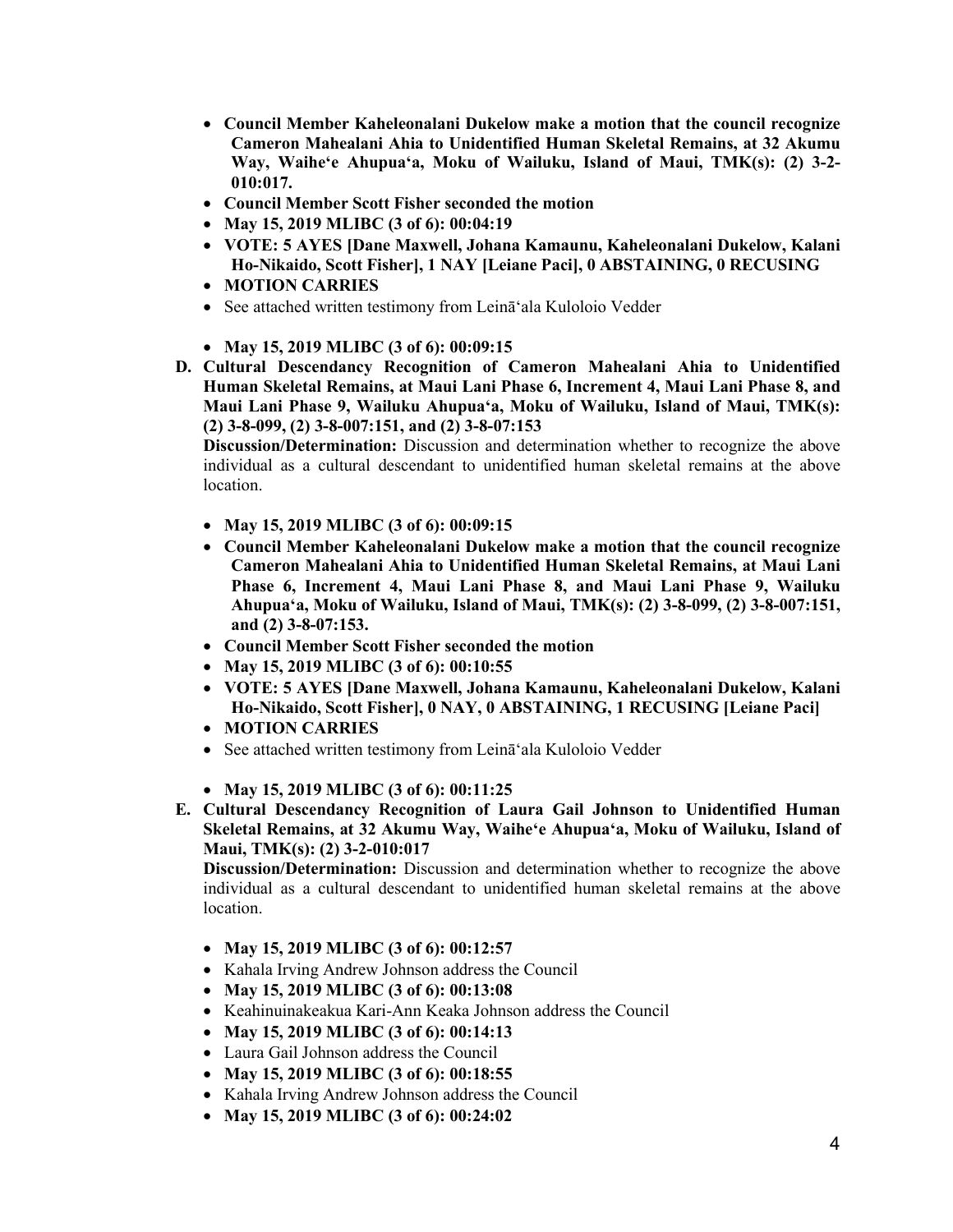- Kaniloa Kamaunu address the Council
- **May 15, 2019 MLIBC (3 of 6): 00:28:08**
- M. Pualani Kamaunu Basbas address the Council
- **May 15, 2019 MLIBC (3 of 6): 00:33:30**
- Clare Apana address the Council
- **May 15, 2019 MLIBC (3 of 6): 00:35:43**
- Ikaika Nakahashi SHPD recommends that the MLIBC recognize Laura Gail Johnson as a cultural descendant to the above unidentified human skeletal remains.
- **May 15, 2019 MLIBC (3 of 6): 00:36:38**
- **Council Member Kaheleonalani Dukelow make a motion that the council recognize Laura Gail Johnson to Unidentified Human Skeletal Remains, at 32 Akumu Way, Waiheʻe Ahupuaʻa, Moku of Wailuku, Island of Maui, TMK(s): (2) 3-2-010:017.**
- **Council Member Scott Fisher seconded the motion**
- **May 15, 2019 MLIBC (3 of 6): 00:36:50**
- Leiane Paci Asked if SHPD made a determination that the remains are Native Hawaiian?
- **May 15, 2019 MLIBC (3 of 6): 00:37:18**
- **VOTE: 6 AYES [Dane Maxwell, Johana Kamaunu, Kaheleonalani Dukelow, Kalani Ho-Nikaido, Leiane Paci, Scott Fisher], 0 NAY, 0 ABSTAINING, 0 RECUSING**
- **MOTION CARRIES**
- See attached written testimony from Leināʻala Kuloloio Vedder
- **May 15, 2019 MLIBC (3 of 6): 00:40:11**
- **F. Cultural Descendancy Recognition of Laura Gail Johnson to Unidentified Human Skeletal Remains, at Maui Lani Phase 6, Increment 4, Maui Lani Phase 8, and Maui Lani Phase 9, Wailuku Ahupuaʻa, Moku of Wailuku, Island of Maui, TMK(s): (2) 3-8- 099, (2) 3-8-007:151, and (2) 3-8-07:153**

- **May 15, 2019 MLIBC (3 of 6): 00:40:53**
- Ikaika Nakahashi SHPD does not have a recommendation for descendancy recognition of Laura Gail Johnson for this agenda item at this time
- **May 15, 2019 MLIBC (3 of 6): 00:41:44**
- **Council Member Kaheleonalani Dukelow make a motion that the council recognize Laura Gail Johnson to Unidentified Human Skeletal Remains, at Maui Lani Phase 6, Increment 4, Maui Lani Phase 8, and Maui Lani Phase 9, Wailuku Ahupuaʻa, Moku of Wailuku, Island of Maui, TMK(s): (2) 3-8-099, (2) 3-8-007:151, and (2) 3- 8-07:153.**
- **Council Member Scott Fisher seconded the motion**
- **May 15, 2019 MLIBC (3 of 6): 00:42:21**
- **VOTE: 5 AYES [Dane Maxwell, Johana Kamaunu, Kaheleonalani Dukelow, Kalani Ho-Nikaido, Scott Fisher], 0 NAY, 0 ABSTAINING, 1 RECUSING [Leiane Paci]**
- **MOTION CARRIES**
- See attached written testimony from Leināʻala Kuloloio Vedder
- **May 15, 2019 MLIBC (3 of 6): 00:37:23**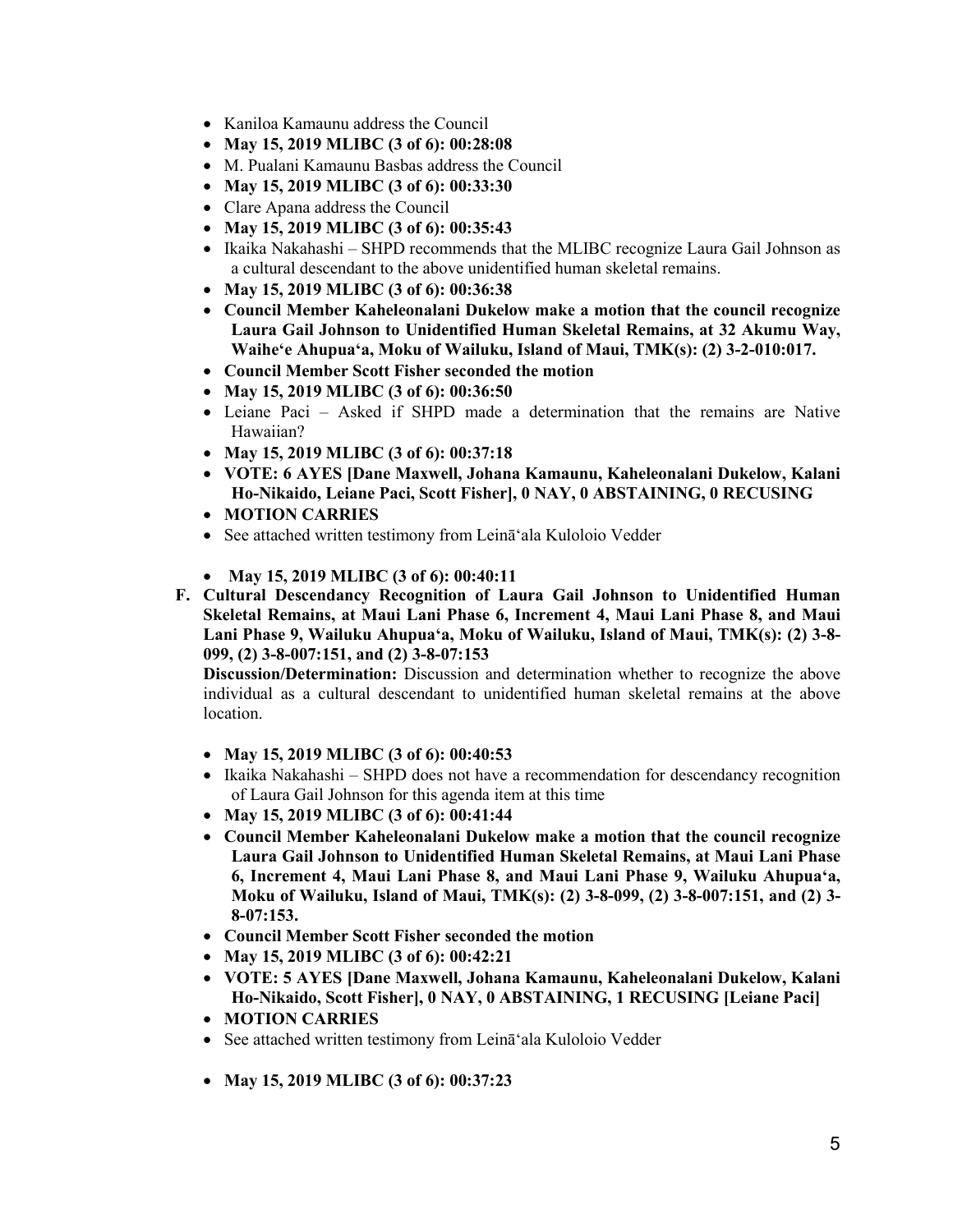**G. Cultural Descendancy Recognition of Lanwood Johnathan Aperto to Unidentified Human Skeletal Remains, at 32 Akumu Way, Waiheʻe Ahupuaʻa, Moku of Wailuku, Island of Maui, TMK(s): (2) 3-2-010:017** 

**Discussion/Determination:** Discussion and determination whether to recognize the above individual as a cultural descendant to unidentified human skeletal remains at the above location.

- **May 15, 2019 MLIBC (3 of 6): 00:37:23**
- **Council Member Kaheleonalani Dukelow make a motion that the council recognize Lanwood Johnathan Aperto to Unidentified Human Skeletal Remains, at 32 Akumu Way, Waiheʻe Ahupuaʻa, Moku of Wailuku, Island of Maui, TMK(s): (2) 3-2- 010:017.**
- **Council Member Scott Fisher seconded the motion**
- **May 15, 2019 MLIBC (3 of 6): 00:38:01**
- Ikaika Nakahashi SHPD recommends that the MLIBC recognize Lanwood Johnathan Aperto as a cultural descendant to the above unidentified human skeletal remains.
- **May 15, 2019 MLIBC (3 of 6): 00:39:19**
- **VOTE: 6 AYES [Dane Maxwell, Johana Kamaunu, Kaheleonalani Dukelow, Kalani Ho-Nikaido, Leiane Paci, Scott Fisher], 0 NAY, 0 ABSTAINING, 0 RECUSING**
- **MOTION CARRIES**
- See attached written testimony from Leināʻala Kuloloio Vedder
- **May 15, 2019 MLIBC (3 of 6): 00:42:39**
- **H. Cultural Descendancy Recognition of Lanwood Johnathan Aperto to Unidentified Human Skeletal Remains, at Maui Lani Phase 6, Increment 4, Maui Lani Phase 8, and Maui Lani Phase 9, Wailuku Ahupuaʻa, Moku of Wailuku, Island of Maui, TMK(s): (2) 3-8-099, (2) 3-8-007:151, and (2) 3-8-07:153**

- **May 15, 2019 MLIBC (3 of 6): 00:42:39**
- **Council Member Kaheleonalani Dukelow make a motion that the council recognize Lanwood Johnathan Aperto to Unidentified Human Skeletal Remains, at Maui Lani Phase 6, Increment 4, Maui Lani Phase 8, and Maui Lani Phase 9, Wailuku Ahupuaʻa, Moku of Wailuku, Island of Maui, TMK(s): (2) 3-8-099, (2) 3-8-007:151, and (2) 3-8-07:153.**
- **Council Member Scott Fisher seconded the motion**
- **May 15, 2019 MLIBC (3 of 6): 00:43:16**
- **VOTE: 5 AYES [Dane Maxwell, Johana Kamaunu, Kaheleonalani Dukelow, Kalani Ho-Nikaido, Scott Fisher], 0 NAY, 0 ABSTAINING, 1 [Leiane Paci] RECUSING**
- **MOTION CARRIES**
- See attached written testimony from Leinā ala Kuloloio Vedder
- **May 15, 2019 MLIBC (3 of 6): 00:38:22**
- **I. Cultural Descendancy Recognition of Kahala Irving Andrew Johnson to Unidentified Human Skeletal Remains, at 32 Akumu Way, Waiheʻe Ahupuaʻa, Moku of Wailuku, Island of Maui, TMK(s): (2) 3-2-010:017**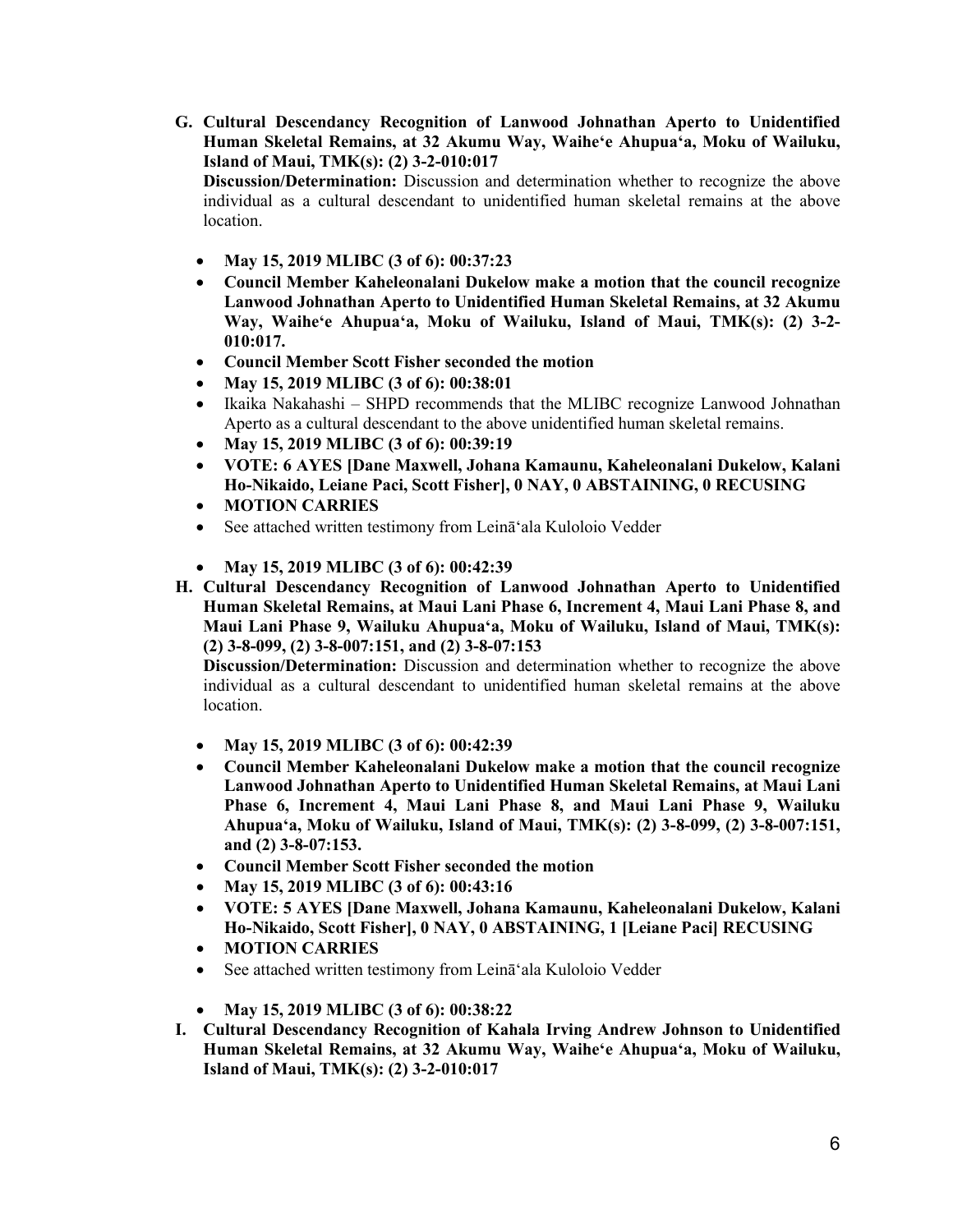- **May 15, 2019 MLIBC (3 of 6): 00:38:22**
- Ikaika Nakahashi SHPD recommends that the MLIBC recognize Kahala Irving Andrew Johnson as a cultural descendant to the above unidentified human skeletal remains.
- **May 15, 2019 MLIBC (3 of 6): 00:39:28**
- **Council Member Kaheleonalani Dukelow make a motion that the council recognize Kahala Irving Andrew Johnson to Unidentified Human Skeletal Remains, at 32 Akumu Way, Waiheʻe Ahupuaʻa, Moku of Wailuku, Island of Maui, TMK(s): (2) 3- 2-010:017.**
- **Council Member Scott Fisher seconded the motion**
- **May 15, 2019 MLIBC (3 of 6): 00:39:40**
- **VOTE: 6 AYES [Dane Maxwell, Johana Kamaunu, Kaheleonalani Dukelow, Kalani Ho-Nikaido, Leiane Paci, Scott Fisher], 0 NAY, 0 ABSTAINING, 0 RECUSING**
- **MOTION CARRIES**
- See attached written testimony from Leināʻala Kuloloio Vedder
- **May 15, 2019 MLIBC (3 of 6): 00:43:21**
- **J. Cultural Descendancy Recognition of Kalaha Irving Andrew Johnson to Unidentified Human Skeletal Remains, at Maui Lani Phase 6, Increment 4, Phase 8, and Phase 9, Wailuku Ahupuaʻa, Moku of Wailuku, Island of Maui, TMK(s): (2) 3-8-099, (2) 3-8- 007:151, and (2) 3-8-07:153**

**Discussion/Determination:** Discussion and determination whether to recognize the above individual as a cultural descendant to unidentified human skeletal remains at the above location.

- **May 15, 2019 MLIBC (3 of 6): 00:43:21**
- **Council Member Kaheleonalani Dukelow make a motion that the council recognize Kalaha Irving Andrew Johnson to Unidentified Human Skeletal Remains, at Maui Lani Phase 6, Increment 4, Phase 8, and Phase 9, Wailuku Ahupuaʻa, Moku of Wailuku, Island of Maui, TMK(s): (2) 3-8-099, (2) 3-8-007:151, and (2) 3-8-07:153.**
- **Council Member Scott Fisher seconded the motion**
- **May 15, 2019 MLIBC (3 of 6): 00:43:44**
- **VOTE: 5 AYES [Dane Maxwell, Johana Kamaunu, Kaheleonalani Dukelow, Kalani Ho-Nikaido, Scott Fisher], 0 NAY, 0 ABSTAINING, 1 [Leiane Paci] RECUSING**
- **MOTION CARRIES**
- See attached written testimony from Leināʻala Kuloloio Vedder
- **May 15, 2019 MLIBC (3 of 6): 00:38:38**
- **K. Cultural Descendancy Recognition of Keahinuinakeakua Kari-Ann Keaka Johnson to Unidentified Human Skeletal Remains, at 32 Akumu Way, Waiheʻe Ahupuaʻa, Moku of Wailuku, Island of Maui, TMK(s): (2) 3-2-010:017**

**Discussion/Determination:** Discussion and determination whether to recognize the above individual as a cultural descendant to unidentified human skeletal remains at the above location.

• **May 15, 2019 MLIBC (3 of 6): 00:38:45**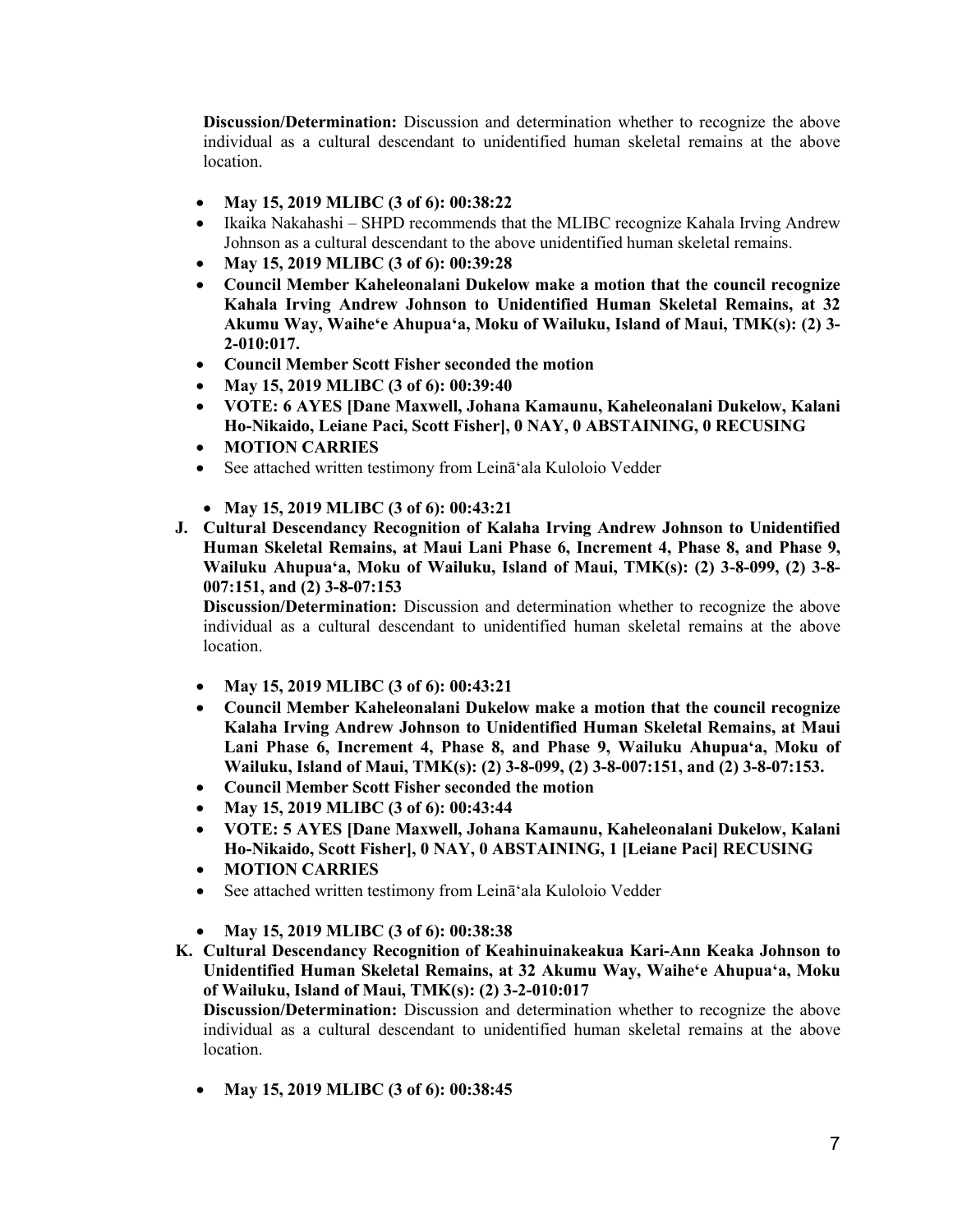- Ikaika Nakahashi SHPD recommends that the MLIBC recognize Keahinuinakeakua Kari-Ann Keaka Johnson as a cultural descendant to the above unidentified human skeletal remains.
- **May 15, 2019 MLIBC (3 of 6): 00:39:48**
- **Council Member Kaheleonalani Dukelow make a motion that the council recognize Keahinuinakeakua Kari-Ann Keaka Johnson to Unidentified Human Skeletal Remains, at 32 Akumu Way, Waiheʻe Ahupuaʻa, Moku of Wailuku, Island of Maui, TMK(s): (2) 3-2-010:017.**
- **Council Member Scott Fisher seconded the motion**
- **May 15, 2019 MLIBC (3 of 6): 00:40:04**
- **VOTE: 6 AYES [Dane Maxwell, Johana Kamaunu, Kaheleonalani Dukelow, Kalani Ho-Nikaido, Leiane Paci, Scott Fisher], 0 NAY, 0 ABSTAINING, 0 RECUSING**
- **MOTION CARRIES**
- See attached written testimony from Leināʻala Kuloloio Vedder
- **May 15, 2019 MLIBC (3 of 6): 00:43:52**
- **L. Cultural Descendancy Recognition of Keahinuinakeakua Kari-Ann Keaka Johnson to Unidentified Human Skeletal Remains, at Maui Lani Phase 6, Increment 4, Maui Lani Phase 8, and Maui Lani Phase 9, Wailuku Ahupuaʻa, Moku of Wailuku, Island of Maui, TMK(s): (2) 3-8-099, (2) 3-8-007:151, and (2) 3-8-07:153**

- **May 15, 2019 MLIBC (3 of 6): 00:43:52**
- **Council Member Kaheleonalani Dukelow make a motion that the council recognize Keahinuinakeakua Kari-Ann Keaka Johnson to Unidentified Human Skeletal Remains, at Maui Lani Phase 6, Increment 4, Maui Lani Phase 8, and Maui Lani Phase 9, Wailuku Ahupuaʻa, Moku of Wailuku, Island of Maui, TMK(s): (2) 3-8- 099, (2) 3-8-007:151, and (2) 3-8-07:153.**
- **Council Member Scott Fisher seconded the motion**
- **May 15, 2019 MLIBC (3 of 6): 00:44:18**
- **VOTE: 5 AYES [Dane Maxwell, Johana Kamaunu, Kaheleonalani Dukelow, Kalani Ho-Nikaido, Scott Fisher], 0 NAY, 0 ABSTAINING, 1 [Leiane Paci] RECUSING**
- **MOTION CARRIES**
- See attached written testimony from Leināʻala Kuloloio Vedder
- **May 15, 2019 MLIBC (3 of 6): 00:44:35**
- **M. Cultural Descendancy Recognition of Noelani Paresa to Unidentified Human Skeletal Remains, at 32 Akumu Way, Waiheʻe Ahupuaʻa, Moku of Wailuku, Island of Maui, TMK(s): (2) 3-2-010:017**

- **May 15, 2019 MLIBC (3 of 6): 00:44:44**
- Noelani Paresa address the Council
- **May 15, 2019 MLIBC (3 of 6): 00:54:40**
- Ikaika Nakahashi SHPD recommends that the MLIBC recognize Noelani Paresa as a cultural descendant to the above unidentified human skeletal remains.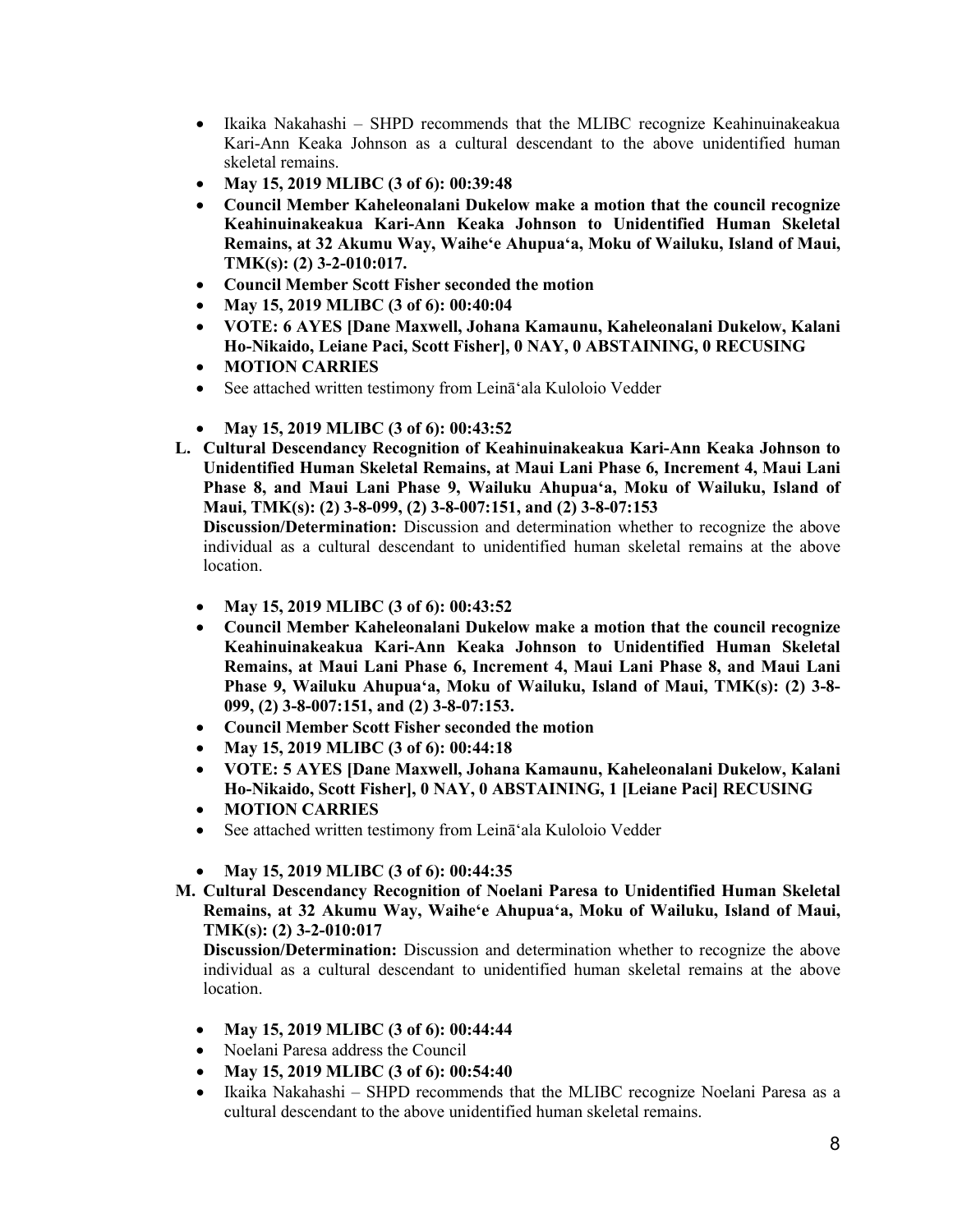- **May 15, 2019 MLIBC (3 of 6): 00:55:45**
- **Council Member Kaheleonalani Dukelow make a motion that the council recognize Noelani Paresa to Unidentified Human Skeletal Remains, at 32 Akumu Way, Waiheʻe Ahupuaʻa, Moku of Wailuku, Island of Maui, TMK(s): (2) 3-2-010:017.**
- **Council Member Scott Fisher seconded the motion**
- **May 15, 2019 MLIBC (3 of 6): 00:55:57**
- **VOTE: 6 AYES [Dane Maxwell, Johana Kamaunu, Kaheleonalani Dukelow, Kalani Ho-Nikaido, Leiane Paci, Scott Fisher], 0 NAY, 0 ABSTAINING, 0 RECUSING**
- **MOTION CARRIES**
- See attached written testimony from Leināʻala Kuloloio Vedder
- **May 15, 2019 MLIBC (3 of 6): 00:56:07**
- **N. Cultural Descendancy Recognition of Noelani Paresa to Unidentified Human Skeletal Remains, at Maui Lani Phase 6, Increment 4 and Maui Lani Phase 9, Wailuku Ahupuaʻa, Moku of Wailuku, Island of Maui, TMK(s): (2) 3-8-099 and (2) 3-8-07:153 Discussion/Determination:** Discussion and determination whether to recognize the above individual as a cultural descendant to unidentified human skeletal remains at the above location.
	- **May 15, 2019 MLIBC (3 of 6): 00:56:17**
	- Ikaika Nakahashi SHPD does not have a recommendation for descendancy recognition of Noelani Paresa for this agenda item at this time.
	- **May 15, 2019 MLIBC (3 of 6): 00:56:21**
	- **Council Member Kaheleonalani Dukelow make a motion that the council recognize Noelani Paresa to Unidentified Human Skeletal Remains, at Maui Lani Phase 6, Increment 4 and Maui Lani Phase 9, Wailuku Ahupuaʻa, Moku of Wailuku, Island of Maui, TMK(s): (2) 3-8-099 and (2) 3-8-07:153.**
	- **Council Member Scott Fisher seconded the motion**
	- **May 15, 2019 MLIBC (3 of 6): 00:57:31**
	- Dane Maxwell Was the agenda items recommended by the State Attorney General to be lumped together?
	- **May 15, 2019 MLIBC (3 of 6): 00:57:54**
	- Dane Maxwell Was the agenda item's language from the Chair of the MLIBC?
	- **May 15, 2019 MLIBC (3 of 6): 00:58:03**
	- **VOTE: 5 AYES [Dane Maxwell, Johana Kamaunu, Kaheleonalani Dukelow, Kalani Ho-Nikaido, Scott Fisher], 0 NAY, 0 ABSTAINING, 1 [Leiane Paci] RECUSING**
	- **MOTION CARRIES**
	- See attached written testimony from Leināʻala Kuloloio Vedder
	- **May 15, 2019 MLIBC (1 of 6): 00:03:50**
- **O. Cultural Maui Lani Subdivision Phase VI, increment 4, Ahupuaʻa of Wailuku, District of Wailuku, TMK: (2) 3-5-099:225**

Information/Discussion/Recommendation: Update on the above project

- **May 15, 2019 MLIBC (1 of 6): 00:03:53**
- Michael C. Carrol address the Council
- **May 15, 2019 MLIBC (1 of 6): 00:12:07**
- Reynaldo Nico Fuentes address the Council
- **May 15, 2019 MLIBC (1 of 6): 00:22:56**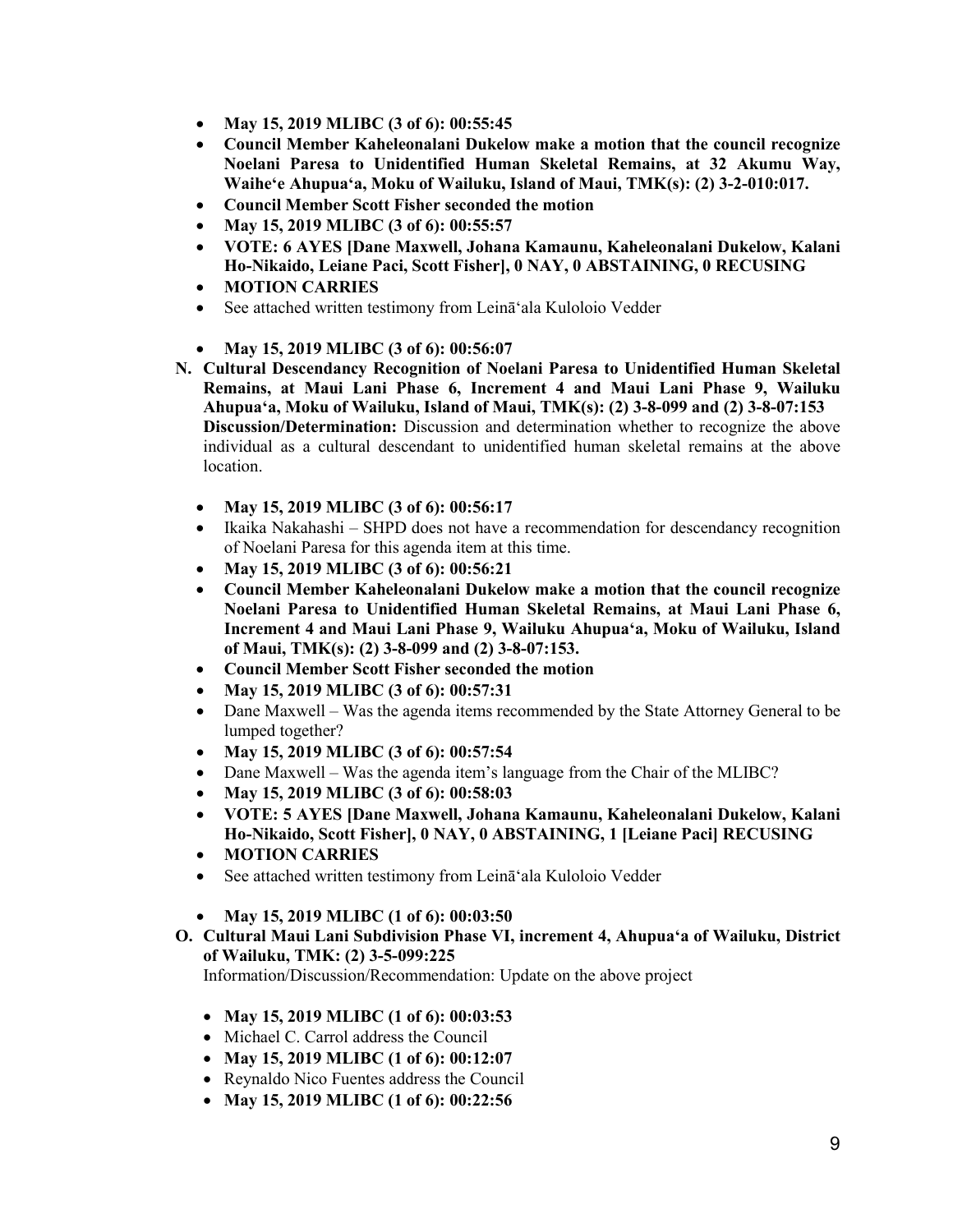- Kaheleonalani Dukelow Recommend to SHPD to have someone from HBT here at MLIBC meeting to answer questions about Maui Lani
- **May 15, 2019 MLIBC (1 of 6): 00:23:10**
- Jennifer Noelani Ahia address the Council
- **May 15, 2019 MLIBC (1 of 6): 00:28:01**
- Kaheleonalani Dukelow Ask SHPD to agree and speak to the previous motions regarding Maui Lani Phase VI. Once MLIBC makes a motion to recognize Maui Lani Phase VI as a burial site, SHPD to determine or recognize that site.
- **May 15, 2019 MLIBC (1 of 6): 00:31:10**
- Kaheleonalani Dukelow What happens when SHPD makes a recommendation to a landowner, and the landowner disagrees with SHPD?
- **May 15, 2019 MLIBC (1 of 6): 00:32:33**
- Kaheleonalani Dukelow ask SHPD to designate Maui Lani Phase VI as a burial site. Ask SHPD to designate Maui Lani Phase VI burials found to be previously known by the next MLIBC meeting. Who at Maui Lani Phase VI is making the decisions to continue to develop this concentrated area?
- **May 15, 2019 MLIBC (1 of 6): 00:34:21**
- Council Member Kaheleonalani Dukelow make a motion that the Council requests SHPD to respond to the MLIBC request to designate Maui Lani Phase VI as a burial reserve and burial site by the next MLIBC meeting.
- **(MLIBC did not vote on this motion)**
- **May 15, 2019 MLIBC (1 of 6): 00:35:09**
- **Council Member Kaheleonalani Dukelow make a motion that the Council asking SHPD to respond to the MLIBC previous six motions regarding Maui Lani Phase VI.**
- **(MLIBC did not vote on this motion)**
- **May 15, 2019 MLIBC (1 of 6): 00:36:18**
- Kalani Ho-Nikaido Has SHPD had any conversations since the January 2019 MLIBC meeting directly with Town to discuss the previous MLIBC motions regarding Maui Lani Phase VI?
- **May 15, 2019 MLIBC (1 of 6): 00:36:32**
- Dane Maxwell Has SHPD recommend that Maui Lani Phase VI, Increment 4 be a preservation area?
- **May 15, 2019 MLIBC (1 of 6): 00:36:52**
- Kalani Ho-Nikaido We need to compel SHPD to come back to the MLIBC meeting to come back with a status update of the discussions of Maui Lani Phase VI motions.
- **May 15, 2019 MLIBC (1 of 6): 00:37:22**
- Scott Fisher Asking for a status update on MLIBC motion made on January  $19<sup>th</sup>$ , 2019.
- **May 15, 2019 MLIBC (1 of 6): 00:39:27**
- Kaheleonalani Dukelow Question if an area is designated a burial site, then the burials there can be designated as previously identified.
- **May 15, 2019 MLIBC (1 of 6): 00:40:27**
- Dane Maxwell Do the MLIBC have the AG available?
- **May 15, 2019 MLIBC (1 of 6): 00:40:42**
- Kaheleonalani Dukelow Challenging the idea that after 185 burial finds, we are continuing to classify further burial finds as inadvertent?
- **May 15, 2019 MLIBC (1 of 6): 00:41:44**
- Scott Fisher As a matter or practice, SHPD can more comprehensively involve the MLIBC geographic representative from the area for Wailuku or the entire MLIBC. The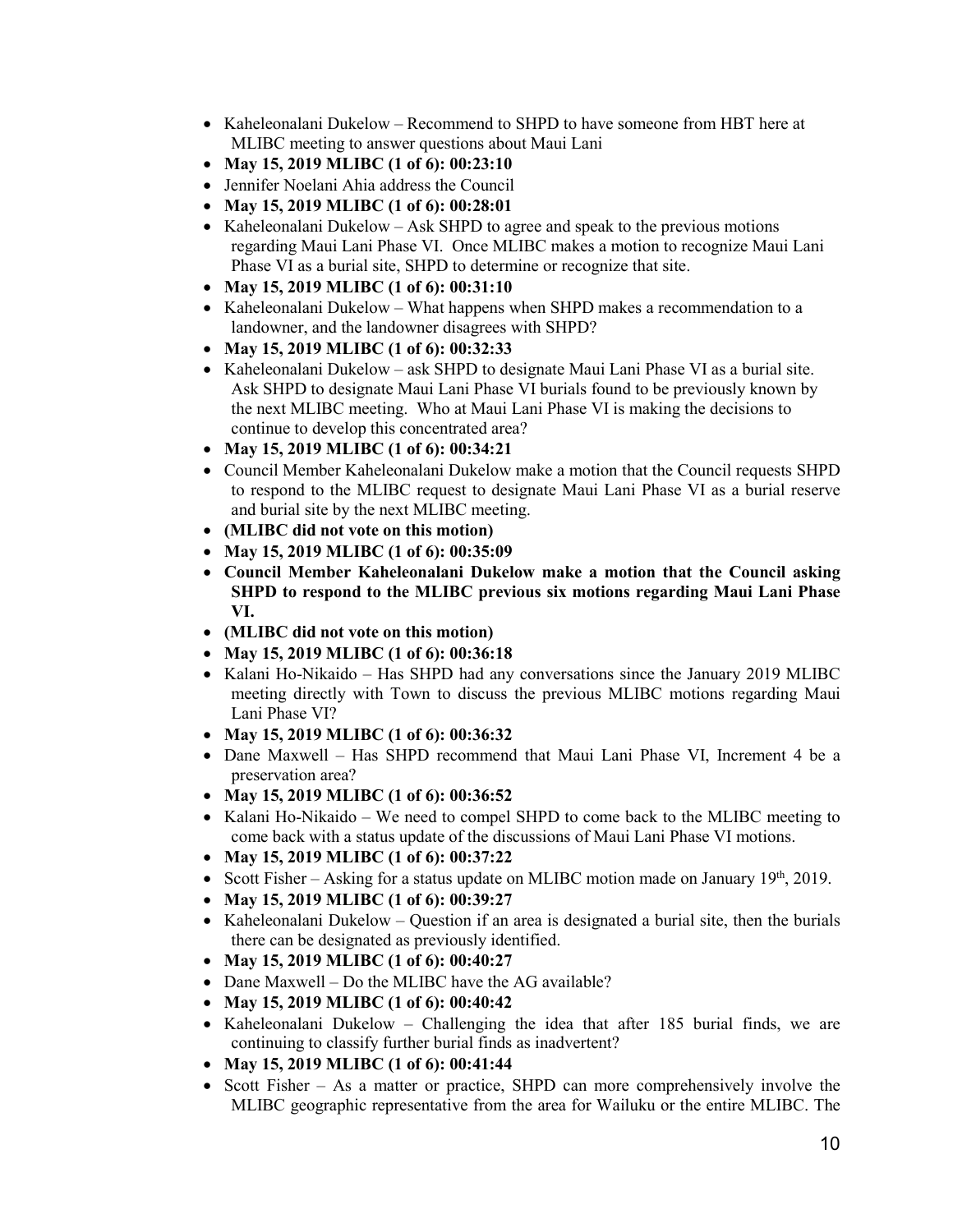MLIBC is asking to involve and give the MLIBC more say on the determination of the preservation areas when there are high concentrations of iwi kupuna. So, that the MLIBC can get feedback. So, there is a dialog between the community, the MLIBC, SHPD, and the landowner.

- **May 15, 2019 MLIBC (1 of 6): 00:43:01**
- **Council Member Kaheleonalani Dukelow make a motion that the Council is asking SHPD to review the previous MLIBC motions from Maui Lani Phase VI, especially**  as it relates to figuring out what the burial preserve is, including March 6<sup>th</sup> MLIBC **motions.**
- **Council Member Scott Fisher seconded the motion**
- **(MLIBC did not vote on this motion)**
- **May 15, 2019 MLIBC (2 of 6): 00:00:01**
- Jennifer Noelani Ahia address the Council
- **May 15, 2019 MLIBC (2 of 6): 00:07:21**
- Foster Ampong address the Council
- **May 15, 2019 MLIBC (2 of 6): 00:12:33**
- Clare Apana address the Council
- **May 15, 2019 MLIBC (2 of 6): 00:16:36**
- Kaniloa Kamaunu address the Council
- **May 15, 2019 MLIBC (2 of 6): 00:19:59**
- Keʻeaumoku Kapu address the Council
- **May 15, 2019 MLIBC (2 of 6): 00:24:09**
- **Council Member Kaheleonalani Dukelow make a motion that MLIBC request that the SHPD to make a determination regarding the recognition of the March 6th, 2019 MLIBC motion (MLIBC recommends the designation of the remainder of Maui Lani Phase VI, Increment 4 to be designated as a burial preserve area, with the designated are to be determined by the Wailuku representatives and cultural descends of the Wailuku ahupuaʻa) regarding the Maui Lani Phase VI, Increment 4 as a burial site, burial preserve, or burial complex in accordance with state law.**
- **Council Member Scott Fisher seconded the motion**
- **May 15, 2019 MLIBC (2 of 6): 00:26:05**
- Keʻeaumoku Kapu address the Council
- **May 15, 2019 MLIBC (2 of 6): Time 00:29:29**
- **VOTE: 5 AYES [Dane Maxwell, Johana Kamaunu, Kaheleonalani Dukelow, Kalani Ho-Nikaido, Scott Fisher], 1 NAY [Leiane Paci], 0 ABSTAINING, 0 RECUSING**
- **MOTION CARRIES**
- *[Agenda Item A. addressed next]*

#### **V. SHPD INADVERTENT DISCOVERIES/CORRESPONDENCE**

- **May 15, 2019 MLIBC (4 of 6): 00:00:04**
- **A. Inadvertent Discovery of Human Skeletal Remains at 32 Akumu Way, reported to the Maui Office of the State Historic Preservation Division on April 20, 2019, Ahupuaʻa of Waiheʻe, District of Wailuku, TMK: (2) 3-2-010:017 Information/Discussion/Recommendation:** Discussion about the above find.
	- **May 15, 2019 MLIBC (4 of 6): 00:01:04**
	- Reynaldo Nico Fuentes address the Council
	- **May 15, 2019 MLIBC (4 of 6): 00:08:25**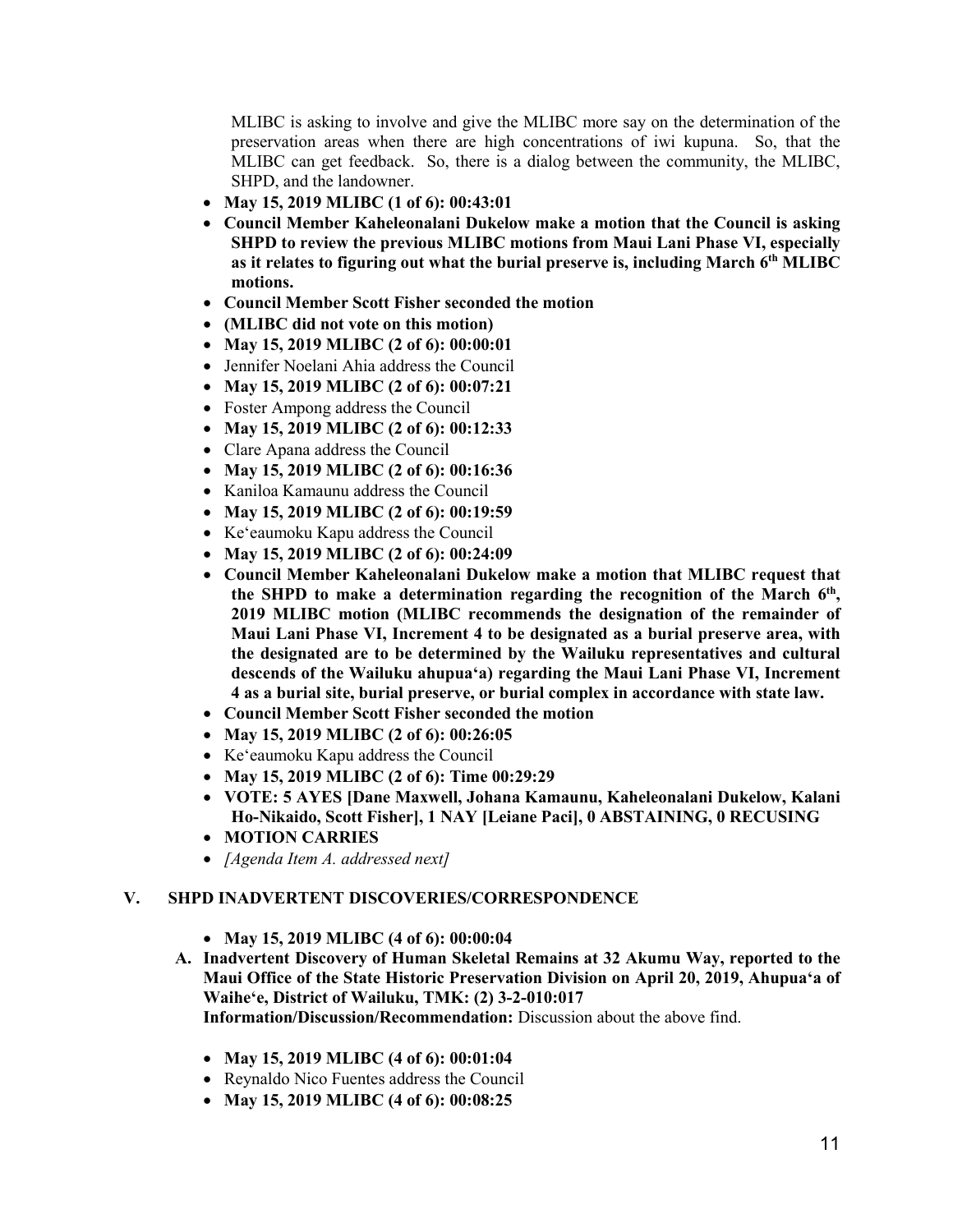- Kaheleonalani Dukelow Is it typical for SHPD just to look at a specific parcel when reviewing permits or should they look broader?
- **May 15, 2019 MLIBC (4 of 6): 00:14:14**
- Kaheleonalani Dukelow Since SHPD's original permit review was an error, will SHPD be providing a more thorough review, before the landowner's project is allowed to proceed?
- **May 15, 2019 MLIBC (4 of 6): 00:16:25**
- Noelani Ahia address the Council
- **May 15, 2019 MLIBC (4 of 6): 00:18:25**
- Dane Maxwell Why did Dr. Susan Lebo review the permit for this project and not Matthew Barker Fariss?
- **May 15, 2019 MLIBC (4 of 6): 00:19:14**
- Kaniloa Kamaunu address the Council
- **May 15, 2019 MLIBC (4 of 6): 00:24:22**
- Sandra-lene Kealoha-Apolo address the Council
- **May 15, 2019 MLIBC (4 of 6): 00:27:03**
- Vernon Kalanikau address the Council
- **May 15, 2019 MLIBC (4 of 6): 00:29:29**
- Clare Apana address the Council
- **May 15, 2019 MLIBC (4 of 6): 00:33:26**
- **Council Member Scott Fisher make a motion that all work is stopped until the completion of a comprehensive Archaeological Inventory Survey is conducted at 32 Akumu Way, and that erosion prevention steps are taken.**
- **Council Member Kaheleonalani Dukelow seconded the motion**
- **May 15, 2019 MLIBC (4 of 6): 00:35:07**
- **VOTE: 5 AYES [Dane Maxwell, Johana Kamaunu, Kaheleonalani Dukelow, Kalani Ho-Nikaido, Scott Fisher], 1 NAY [Leiane Paci], 0 ABSTAINING, 0 RECUSING**
- **MOTION CARRIES**
- **May 15, 2019 MLIBC (4 of 6): 00:35:56**
- Kaheleonalani Dukelow Asks SHPD to provide an explanation of the approval process for these permits.
- **May 15, 2019 MLIBC (4 of 6): 00:39:58**
- **B. E-mail from Keʻeaumoku Kapu dated April 26, 2019 re: The Protection and Preservation of Burials, located at TMK: (2) 4-5-016 parcel 10, Ahupuaʻa of Paunau, District of Lāhainā, Island of Maui.**

**Information/Discussion:** Discussion about the above item.

- **May 15, 2019 MLIBC (4 of 6): 00:40:39**
- Keʻeaumoku Kapu address the Council
- **May 15, 2019 MLIBC (5 of 6): 00:00:11**
- Kamana Ng address the Council
- **May 15, 2019 MLIBC (5 of 6): 00:10:10**
- Keʻeaumoku Kapu address the Council
- **May 15, 2019 MLIBC (5 of 6): 00:17:39**
- Greyg Emil Napahi Dizon address the Council
- **May 15, 2019 MLIBC (5 of 6): 00:19:11**
- Antonette Marie Dizon address the Council
- **May 15, 2019 MLIBC (5 of 6): 00:23:11**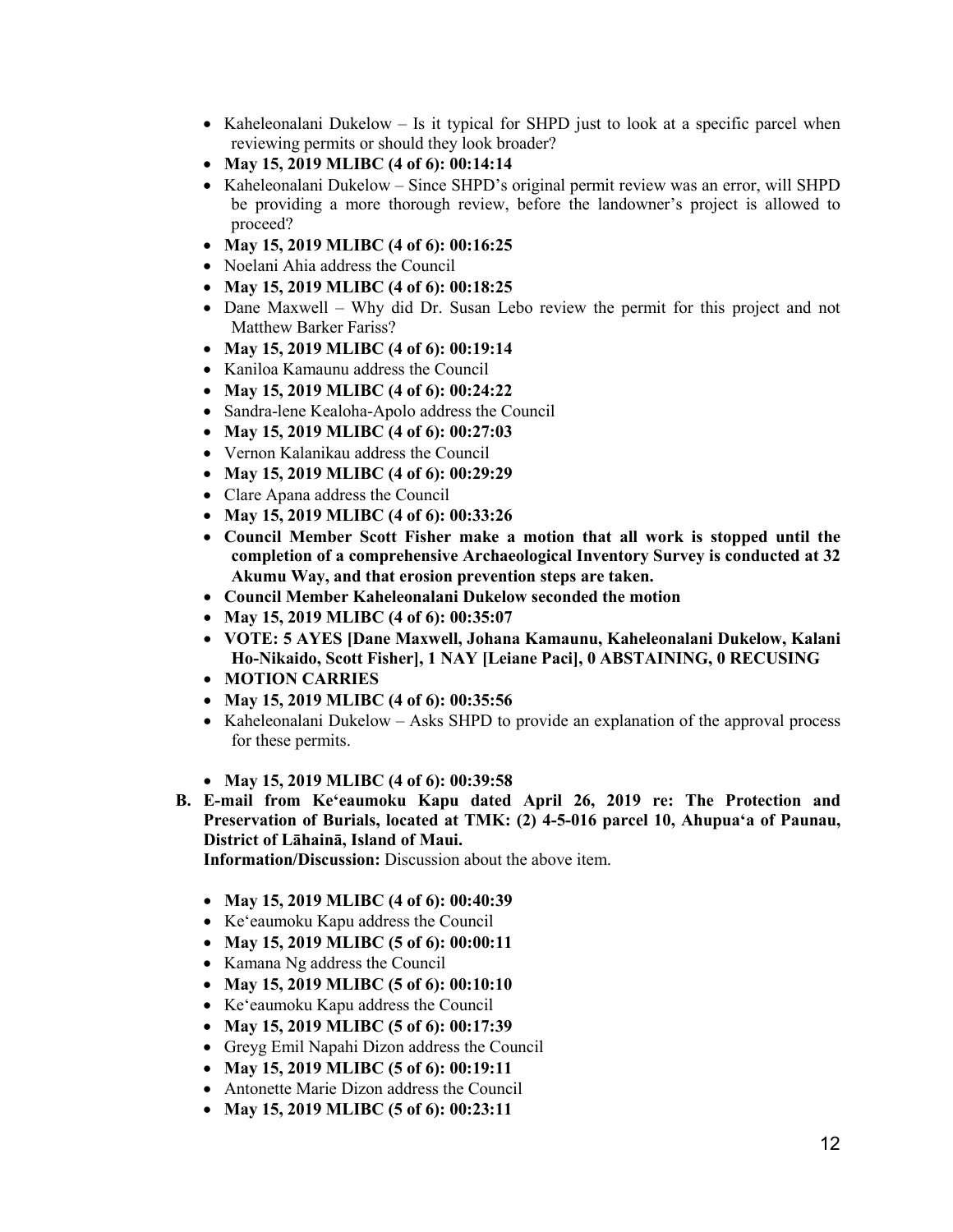- Kalani Kapu address the Council
- **May 15, 2019 MLIBC (5 of 6): 00:28:30**
- **Council Member Leiane Paci make a motion that the MLIBC recommend that SHPD accept the testimony presented regarding native Hawaiian burial sites on the agenized property upon confirmation of the location and description of the burial sites.**
- **Council Member Kalani Ho-Nikaido seconded the motion**
- **May 15, 2019 MLIBC (5 of 6): 00:30:35**
- **VOTE: 6 AYES [Dane Maxwell, Johana Kamaunu, Kaheleonalani Dukelow, Kalani Ho-Nikaido, Leiane Paci, Scott Fisher], 0 NAY, 0 ABSTAINING, 0 RECUSING**
- **MOTION CARRIES**
- **May 15, 2019 MLIBC (5 of 6): 00:30:53**
- Keʻeaumoku Kapu address the Council
- **May 15, 2019 MLIBC 5 of 6): 00:32:10**
- **MLIBC LOST QUORUM -** Council Member Scott Fisher and Kalani Ho-Nikaido departed at 1:45 PM
- See attached written testimony from Ceridwen Kauikekahi Kamohalii McClellan
- **May 15, 2019 MLIBC (5 of 6): 00:33:10**
- **C. AES Kuihelani Solar Plus Storage Project, Ahupuaʻa of Waikapū, District of Wailuku, Island of Maui, TMK: (2) 3-8-005:002 por. And (2) 3-8-006:003 por. Information/Discussion:** Discussion about the above project.
	- **May 15, 2019 MLIBC (5 of 6): 00:34:08**
	- Nick Molinari, AES Distributed Energy address the Council
	- **May 15, 2019 MLIBC (5 of 6): 00:34:51**
	- Trevor Yucha, Cultural Surveys Hawaiʻi address the Council
	- **May 15, 2019 MLIBC (6 of 6): 00:00:01**
	- Cameron Haugney, AES Distributed Energy address the Council
	- **May 15, 2019 MLIBC (6 of 6): 00:41:44**
	- Council Member Leiane Paci departed at 2:32 PM
	- **May 15, 2019 MLIBC (6 of 6): 00:41:54**
- **D. Letter Dated February 14, 2019 from Damon, Key, Leong, Kupchak, Hastert, A Law Corporation re: Maui Lani Partner's Petition for a Contested Case Hearing and Appeal from Burial Council Decision Recognizing Jennifer Noelani Ahia as Cultural Descendent.**

**Information/Discussion/Recommendation:** Discussion about the above letter.

- **May 15, 2019 MLIBC (6 of 6): 00:42:26**
- Dane Maxwell Asked what is the MLIBC limited to discuss because of lack of quorum?
- **May 15, 2019 MLIBC (6 of 6): 00:42:50**
- Noelani Ahia address the Council
- **May 15, 2019 MLIBC (6 of 6): 00:44:12**
- Clare Apana address the Council
- **May 15, 2019 MLIBC (6 of 6): 00:46:16**
- **E. Letter Dated February 14, 2019 from Bays, Lung, Rose, Holma, Attorneys at Law re: Written Petition for a Contested Case Hearing of Cultural Descendant Recognition of**